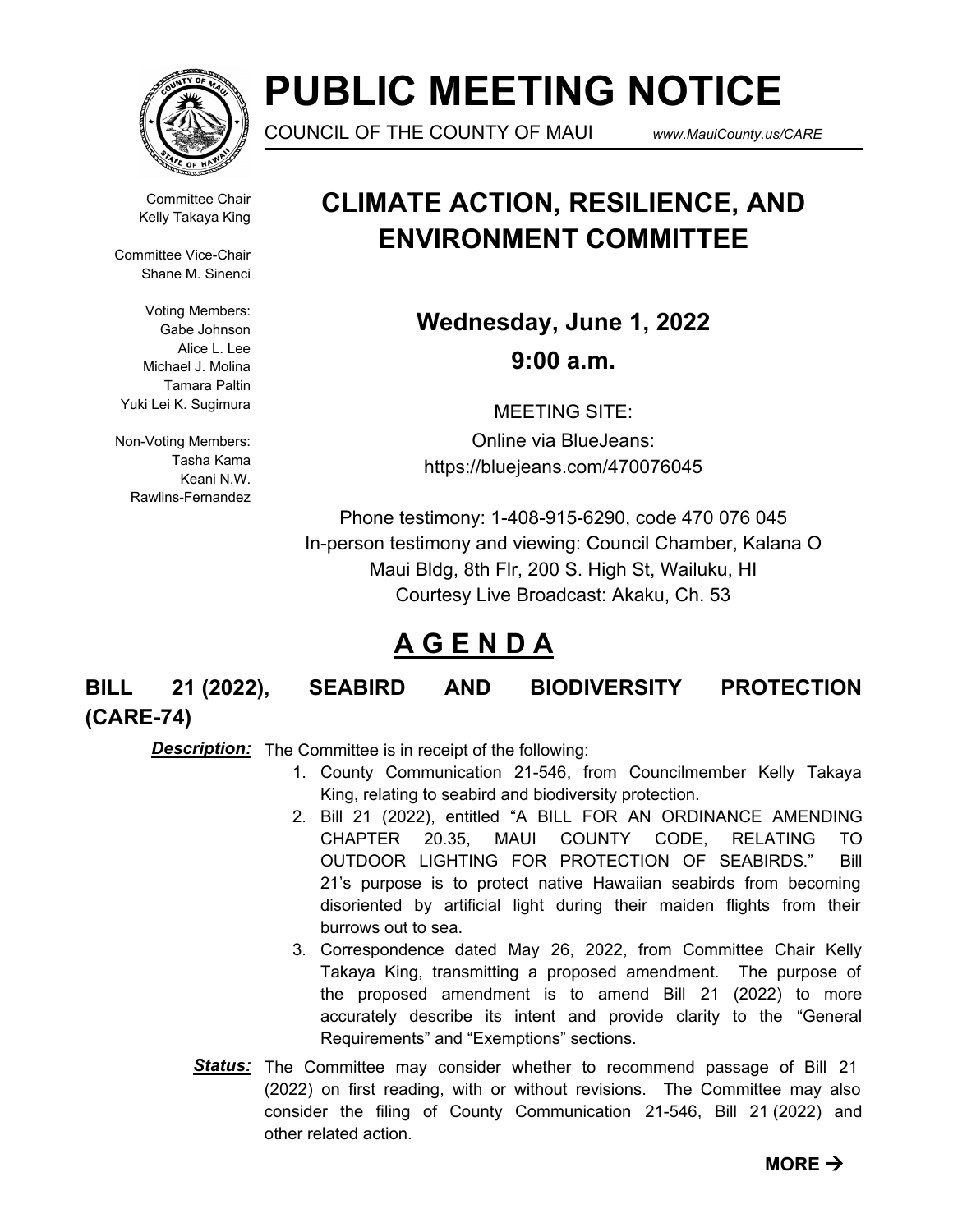[County Communication 21-546](http://mauicounty.legistar.com/gateway.aspx?M=F&ID=417dd079-6096-4768-b114-d57b44d0c838.pdf) [Bill 21 \(2022\)](http://mauicounty.legistar.com/gateway.aspx?M=F&ID=5d9bb66f-9f45-4177-b85e-9f3b7abd3dc0.pdf) [ASF from Committee Chair 05-26-2022](http://mauicounty.legistar.com/gateway.aspx?M=F&ID=8f25f3ec-71b8-46e0-8d68-d526783c2b16.pdf)